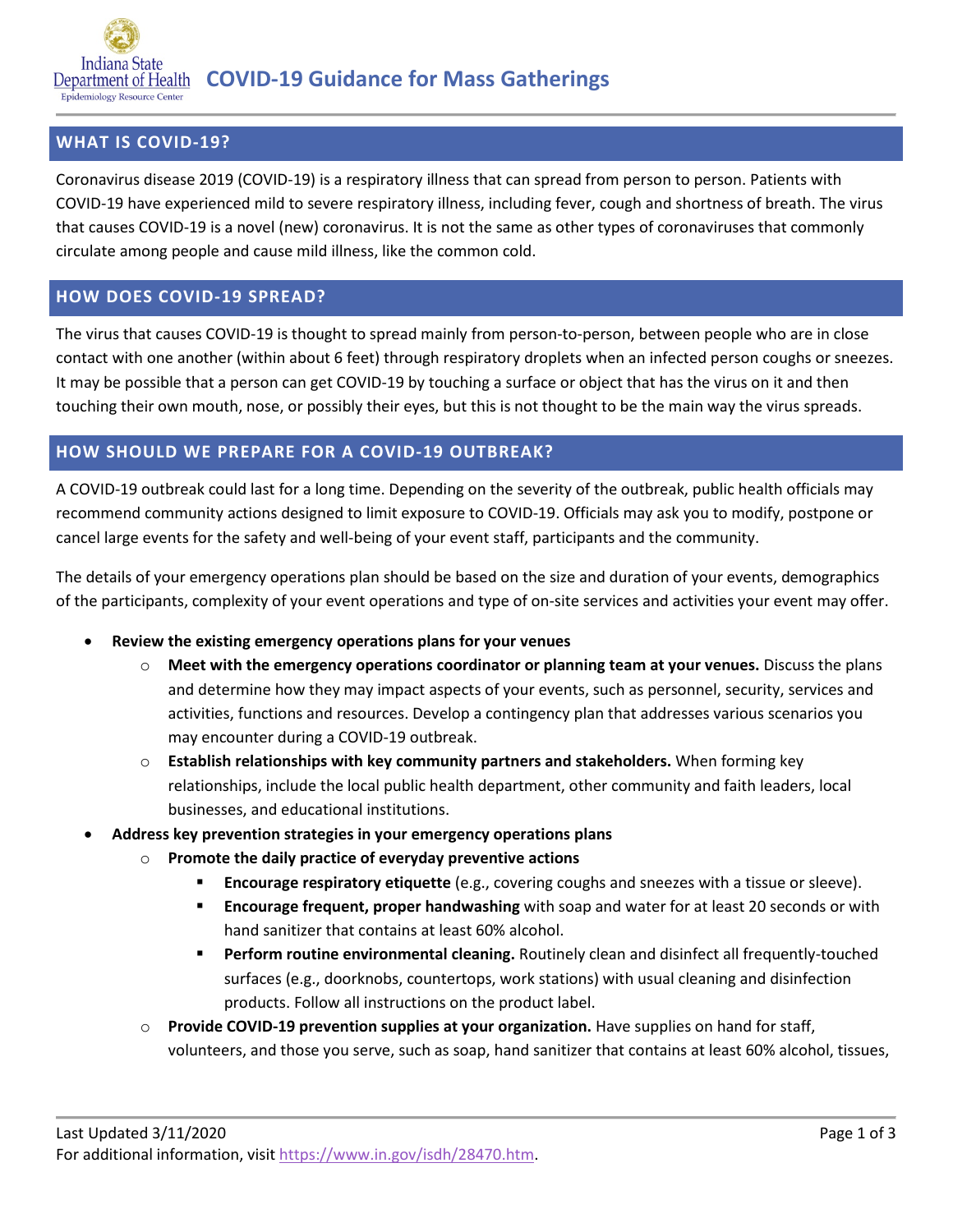**COVID-19 Guidance for Mass Gatherings**

trash baskets, and disposable facemasks. Plan to have extra supplies on hand during a COVID-19 outbreak.

- o **Plan for staff absences.** Develop flexible attendance and sick-leave policies. Staff (and volunteers) may need to stay home when they are sick, caring for a sick household member, or caring for their children in the event of school dismissals. Identify critical job functions and positions, and plan for alternative coverage by cross-training staff members.
- o **Identify space that can be used to separate sick people (if possible).** Designate a space for people who may become sick while at work and cannot leave immediately. If possible, designate a nearby separate bathroom just for sick people. Develop a plan for cleaning the room daily.
- o **Promote messages that discourage people who are sick from attending events.** This should include messages requesting that people leave events if they begin to have symptoms of acute respiratory virus.
- o **Plan ways to limit in-person contact for staff supporting your events.**
- o **Develop flexible refund policies for participants.** Create refund policies that permit participants the flexibility to stay home when they are sick, need to care for sick household members or are at high risk for complications from COVID-19.
- o **Identify actions to take if you need to postpone or cancel events.** Work closely with local public health officials to assess local capacities in the area. If possible, plan alternative ways for participants to enjoy the events by television, radio or online.
- **Communicate about COVID-19**

Indiana State Epidemiology Resource Center

- o **Update and distribute timely and accurate emergency communication information.** Identify everyone in your chain of command and establish systems for sharing information with them. Maintain up-to-date contact information for everyone in the chain of command.
- o **Identify and address potential language, cultural and disability barriers associated with communicating COVID-19 information to event staff and participants.** Information should be easily understood by everyone attending the events.

# **WHAT SHOULD WE DO IF COVID-19 SPREADS TO OUR COMMUNITY?**

- **Put your emergency operations and communication plans into action.**
	- o **Stay informed with [CDC's up-to-date information.](https://www.cdc.gov/coronavirus/2019-ncov/index.html)**
	- o **Communicate with your community members if events are changed, postponed, or cancelled.**
	- o **Emphasize everyday preventive actions through intensified communications with employees and visitors to your organization.**
		- **Stay home when sick.**
		- Cover coughs and sneezes with a tissue or use the inside of your elbow.
		- **Wash hands often.**
		- Limit close contact with others as much as possible (about 6 feet).
	- o **Provide COVID-19 prevention supplies to event staff and participants. This can include hand sanitizer that contains at least 60% alcohol, tissues, trash baskets, disposable facemasks and cleaners and disinfectants.**